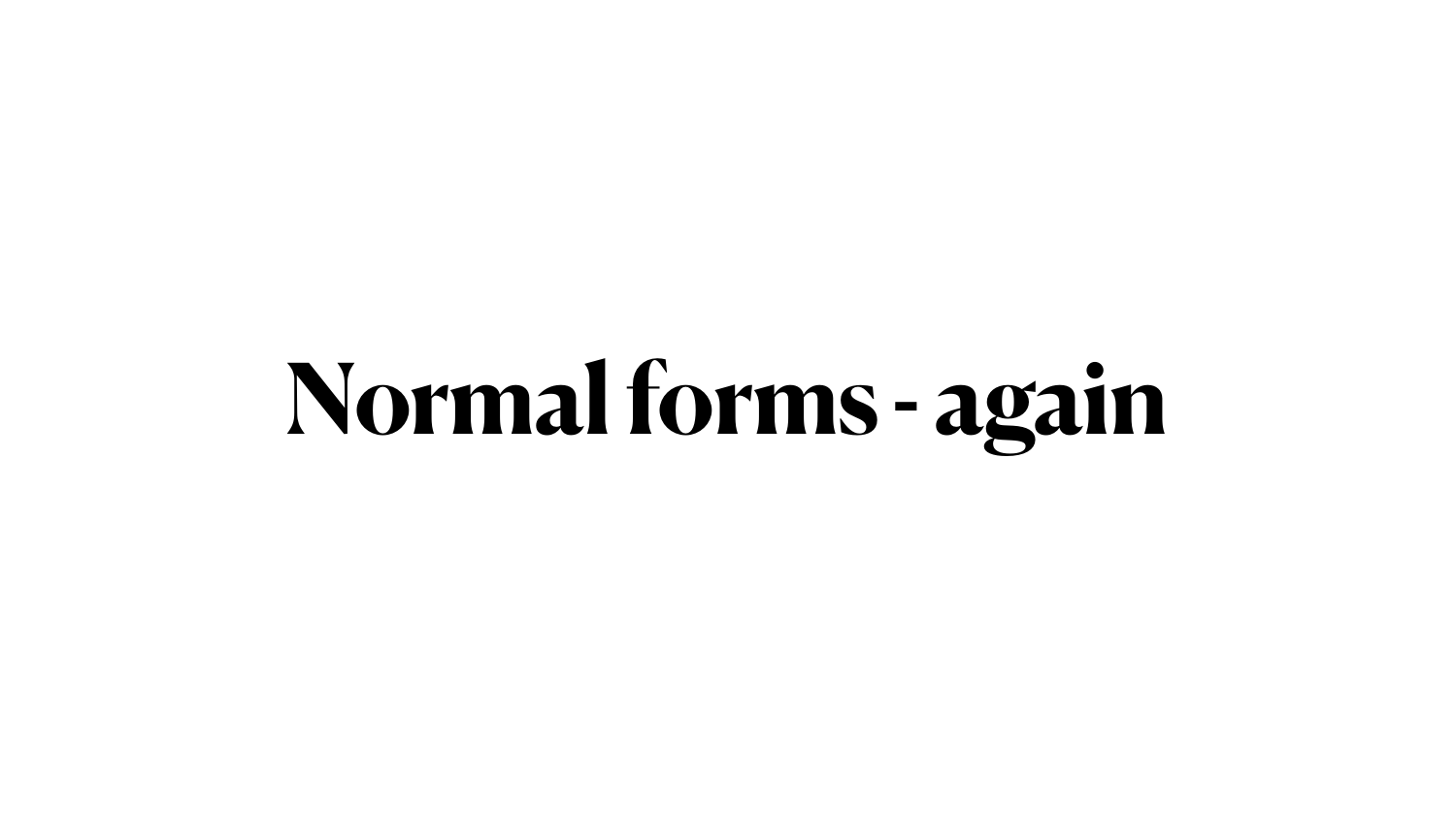**Why?**

### **• To free the collection of relations from undesirable insertion, update and**



- **deletion dependencies.**
- To reduce the need for restructuring the collection of relations, as new types of data are introduced, and thus increase the life span of application programs.
- To make the relational model more informative to users.
- To make the collection of relations neutral to the query statistics, where these statistics are liable to change as time goes by.
	- Codd (1970)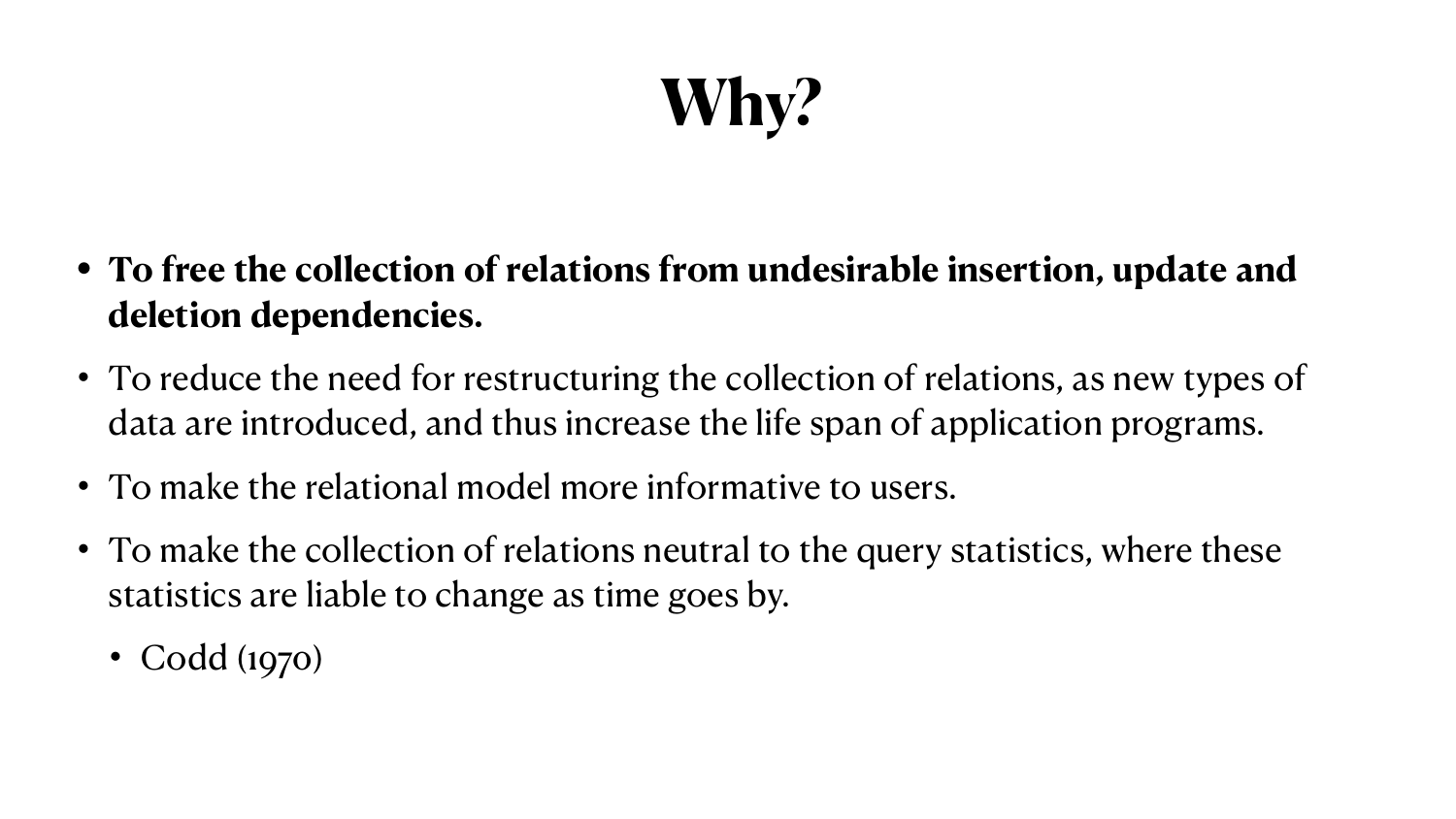

# **Remove multi-valued attributes**

| id          | name   | classes               |
|-------------|--------|-----------------------|
| 1           | Fred   | 113, 151              |
| $\mathbf 2$ | Ginger | 113, 151, 231,<br>223 |

| id           | name   | <b>Class</b> |
|--------------|--------|--------------|
| 1            | Fred   | 113          |
| $\mathbf{2}$ | Ginger | 113          |
| 1            | Fred   | 151          |
| $\mathbf 2$  | Ginger | 151          |
| $\mathbf 2$  | Ginger | 231          |
| 2            | Ginger | 223          |

Why?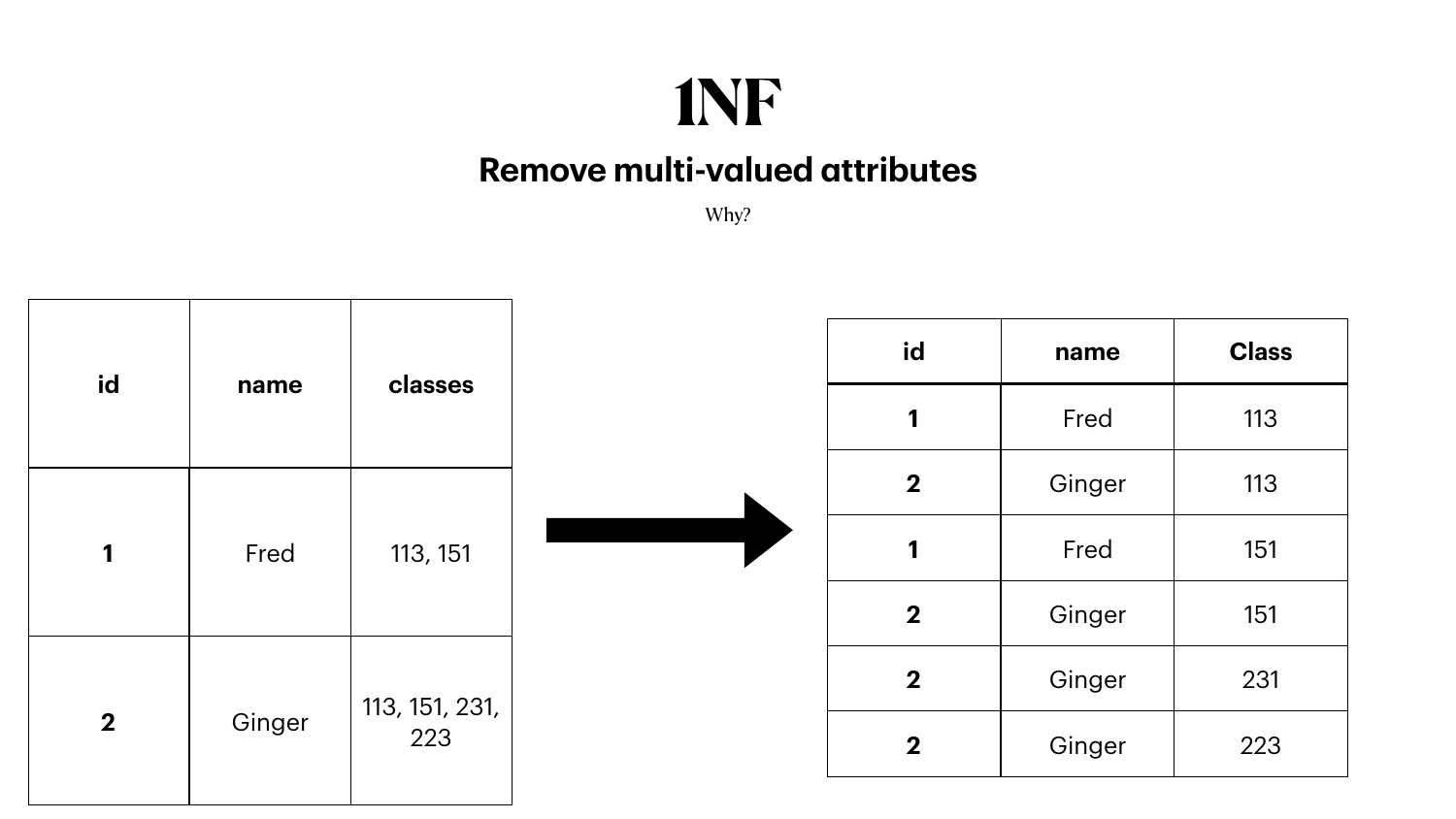

#### **1NF and all items depend only on primary key**

| id<br>(Primary)  | name   | Year           | classes |
|------------------|--------|----------------|---------|
|                  | Fred   |                | 113     |
| 1                | Fred   | $\overline{2}$ | 151     |
| $\boldsymbol{2}$ | Ginger |                | 113     |
| $\mathbf 2$      | Ginger |                | 151     |
| $\mathbf 2$      | Ginger | $\overline{2}$ | 231     |
| $\mathbf 2$      | Ginger | З              | 223     |

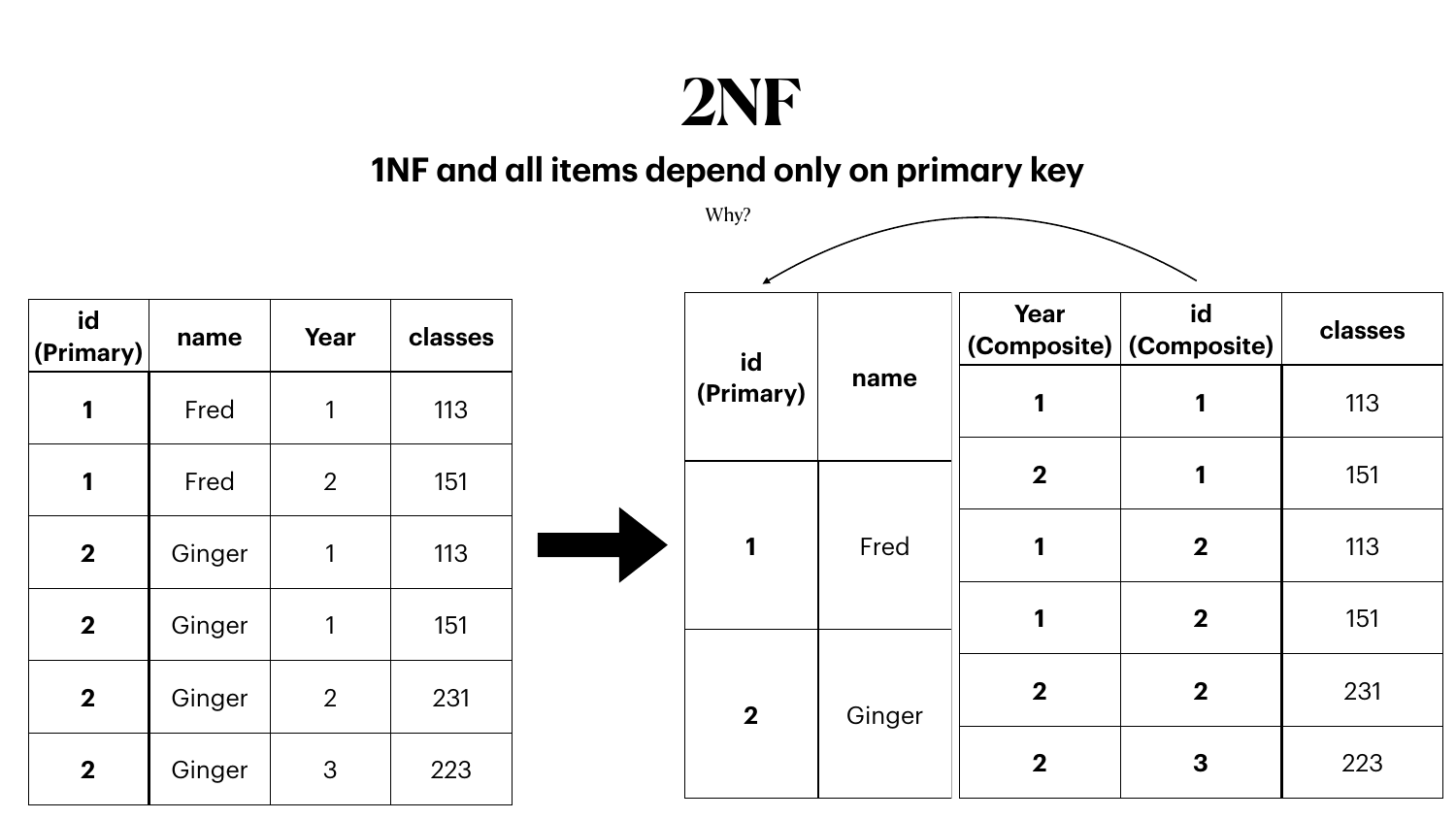

#### **2NF and No transitive dependencies**

| id<br>(Primar<br>y) | name           | Year<br> Com            | id<br>(Com       | classe<br>S | title     |  |
|---------------------|----------------|-------------------------|------------------|-------------|-----------|--|
|                     |                | 1                       | 1                | 113         | Intro     |  |
| 1<br>$\mathbf{2}$   | Fred<br>Ginger | $\boldsymbol{2}$        | 1                | 151         | <b>DS</b> |  |
|                     |                | 1                       | $\mathbf 2$      | 113         | Intro     |  |
|                     |                | 1                       | $\boldsymbol{2}$ | 151         | <b>DS</b> |  |
|                     |                | $\overline{\mathbf{2}}$ | $\boldsymbol{2}$ | 231         | <b>DM</b> |  |
|                     |                | $\overline{\mathbf{2}}$ | 3                | 223         | <b>SP</b> |  |

|  | Why?                    |                |              |                         |                           |              |                         |
|--|-------------------------|----------------|--------------|-------------------------|---------------------------|--------------|-------------------------|
|  | id                      |                | Year         | id<br>(Comp   (Comp     | classes<br>$\blacksquare$ | id           | Ti                      |
|  | (Prima<br>ry)           | name           |              | 1                       | cs113                     |              |                         |
|  | 1                       | Fred<br>Ginger | $\mathbf{2}$ | 1                       | cs151                     | <b>cs113</b> | $\ln$                   |
|  |                         |                |              | $\mathbf{2}$            | cs113                     | cs151        |                         |
|  |                         |                |              | $\mathbf{2}$            | cs151                     | cs231        |                         |
|  | $\overline{\mathbf{2}}$ |                | $\mathbf{2}$ | $\overline{\mathbf{2}}$ | cs231                     |              |                         |
|  |                         |                | $\mathbf 2$  | 3                       | cs223                     | cs223        | $\overline{\mathbf{C}}$ |

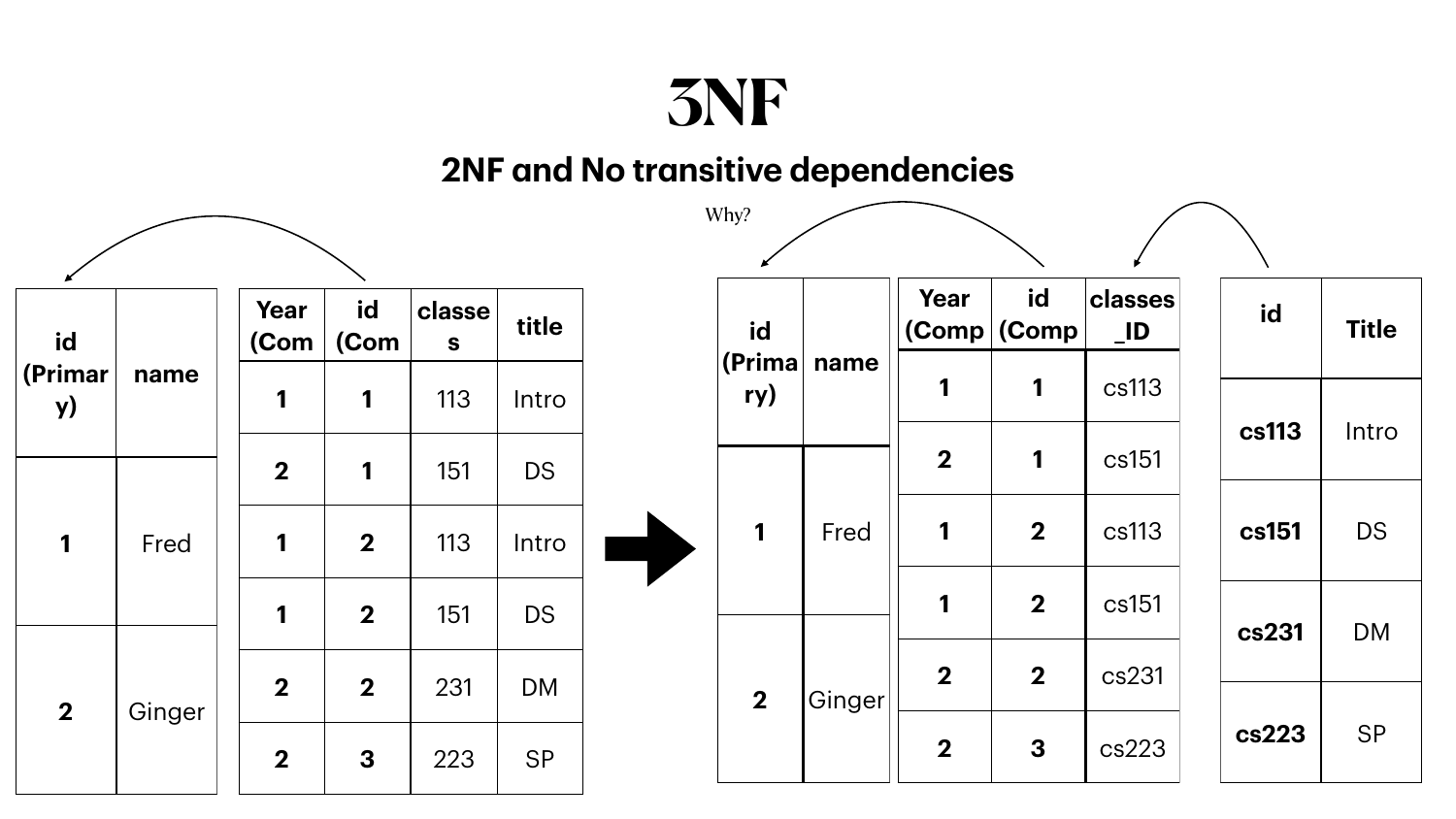

## **One-to-One Relationship**

- one-to-one relationship between a person's first name and last name
- one-to-one often should just be in a single table.
	- are there any tables in the univ database that have a one-one relation??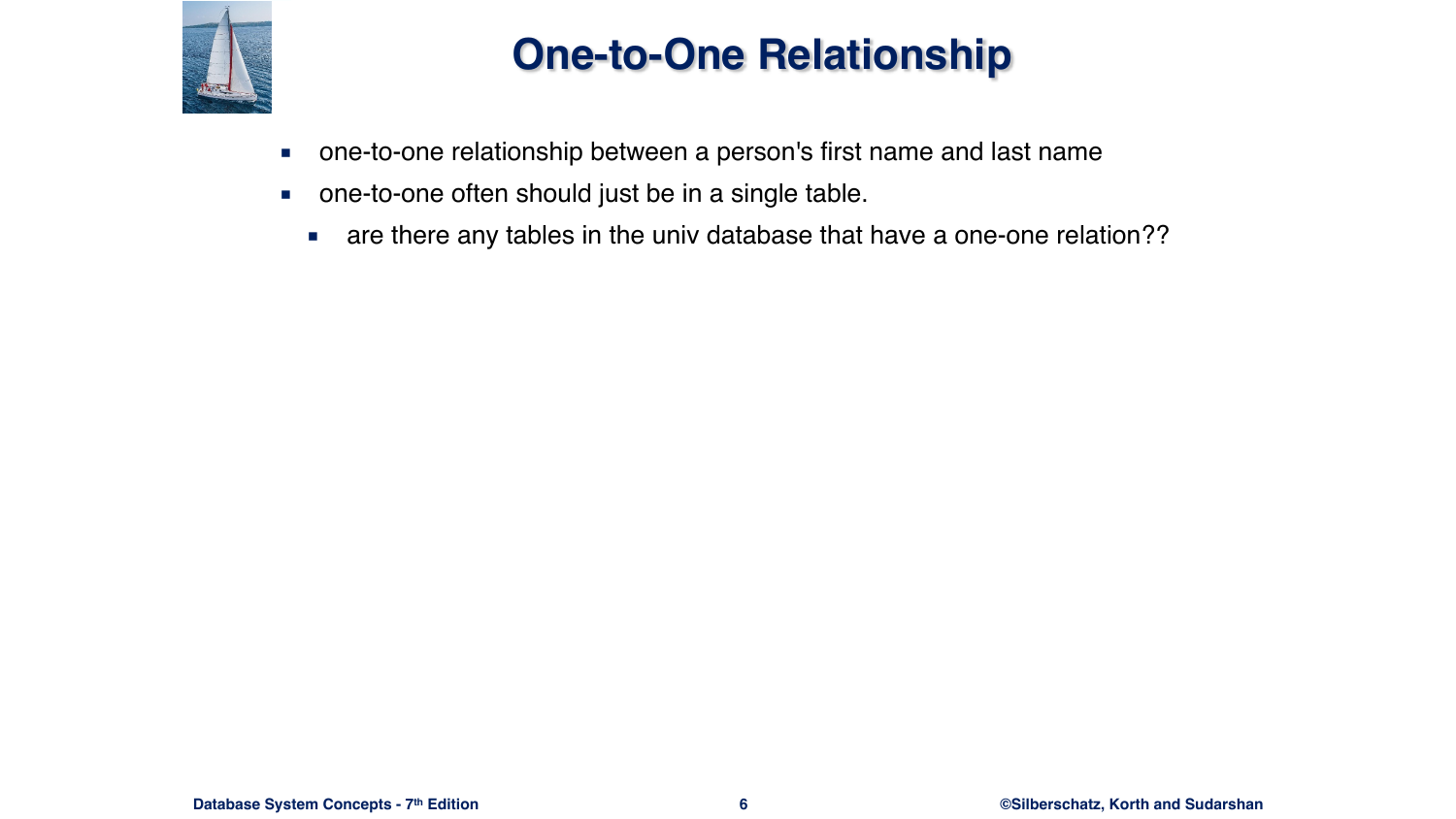**Database System Concepts - 7th Edition 7 ©Silberschatz, Korth and Sudarshan**



# **One-to-Many Relationship**

- one-to-many relationship between an *course and a department*
- A course is associated with a single department
	- *a department may have several courses.*



Course\_id Department\_id

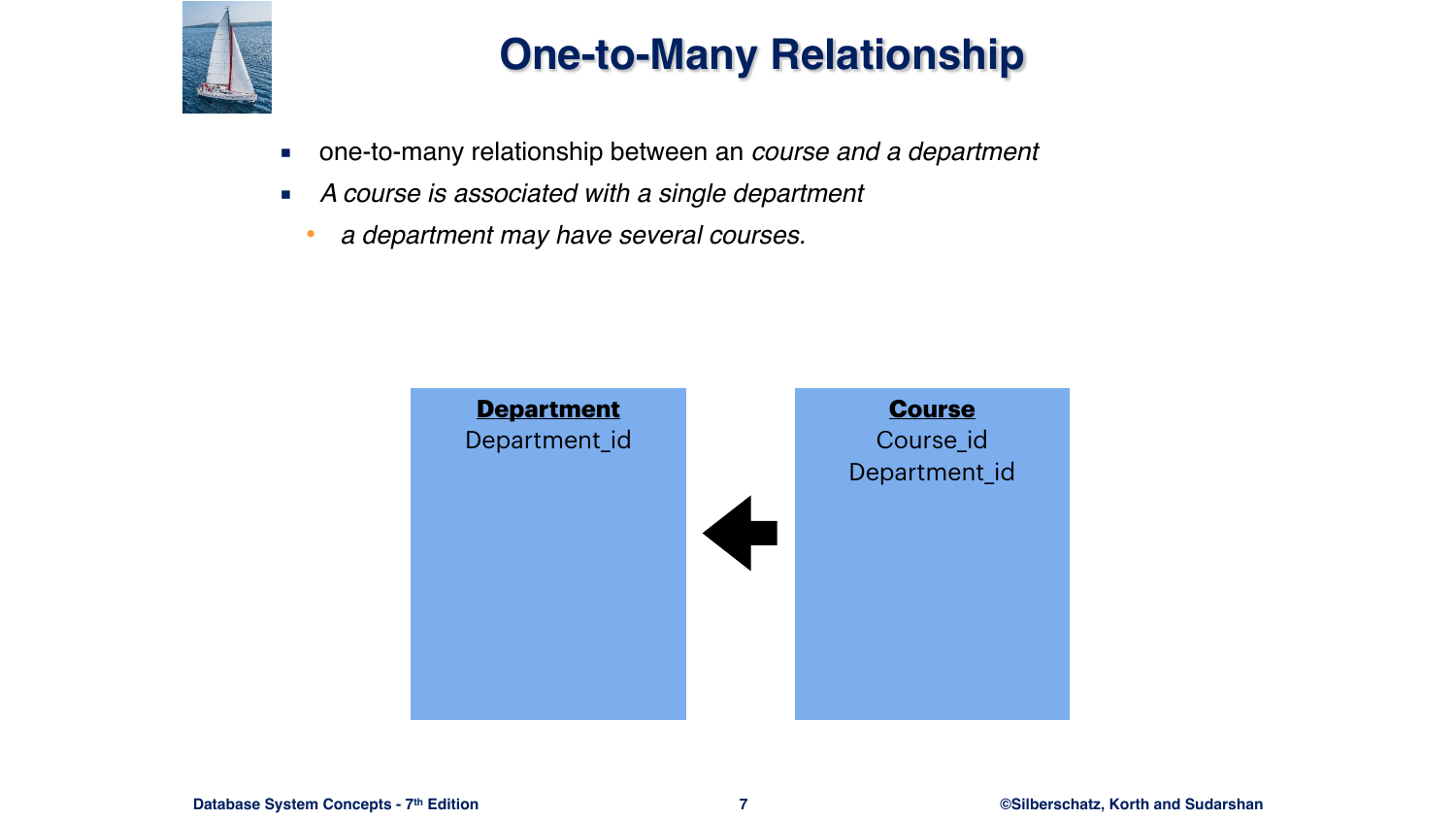**Database System Concepts - 7th Edition 8 ©Silberschatz, Korth and Sudarshan**



# **Many-to-Many Relationship**

- An section is associated with many students (possibly 0) via takes
- A student is associated with several (possibly 0) sections via takes